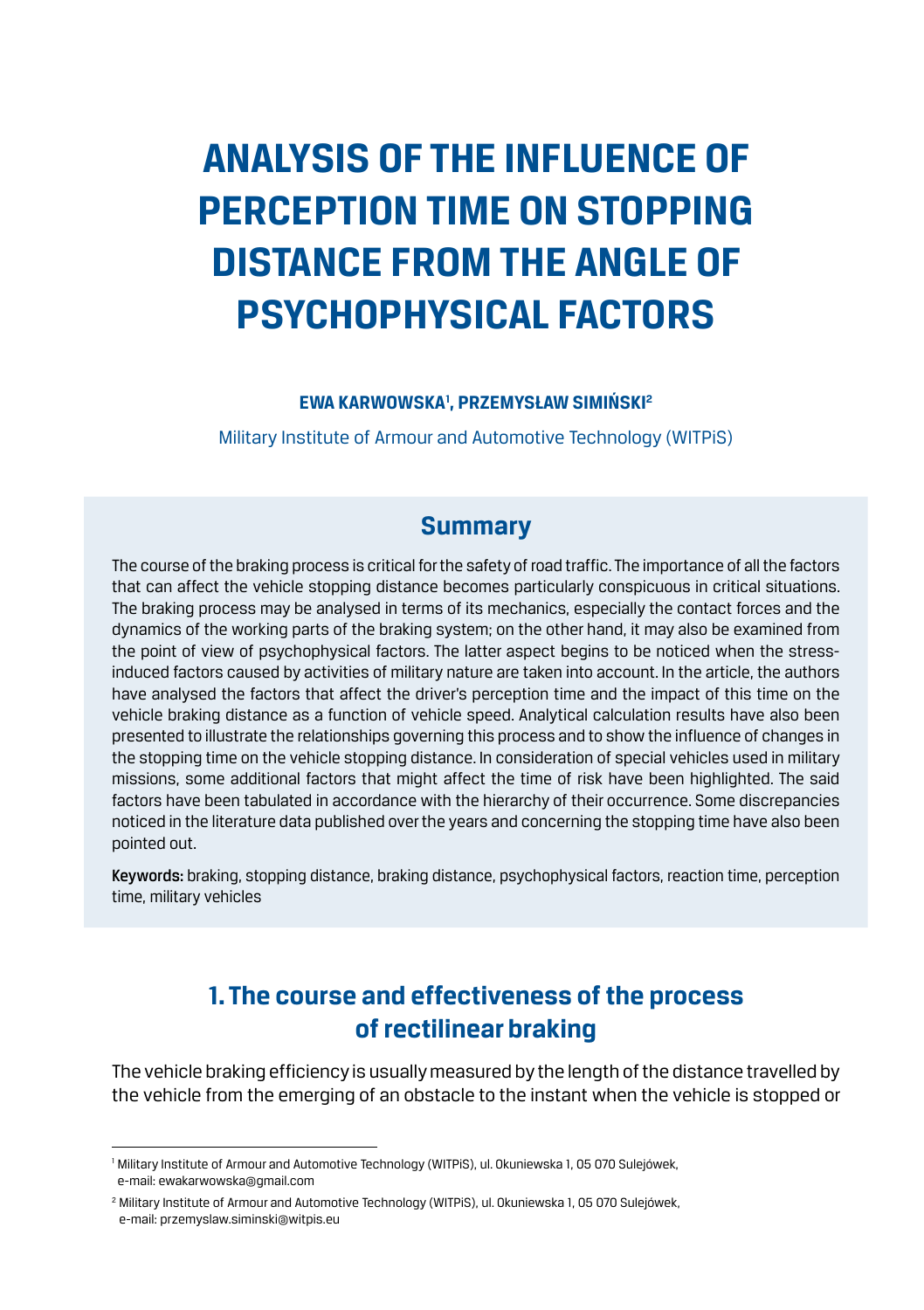by the average deceleration developed during the braking process. The braking efficiency depends on three major factors [1, 13, 15, 18, 19]:

- psychical and physical features of the driver;
- design characteristics and performance of the vehicle braking system;
- tyre-to-road adhesion coefficient.

At an assumption that the driver is able to press the brake pedal with a force that would cause the vehicle wheels to be locked up, the length of the distance necessary for a motor vehicle to stop depends, on the one hand, on the values of the maximum tangential forces that can develop between the vehicle tyres and the road surface (chiefly depending on the physical properties of the tyres and the road surface) and on the other hand, on the time elapsing from the emerging of an obstacle to the instant when the full braking force is developed by the braking system and this time depends on the driver (perception of the obstacle, making of a decision to start the braking process) [2, 4, 13, 15, 19]. The vehicle stopping time consists of the following parts, according to [15]:

- perception time *t r1*, i.e. the time from the emerging of an obstacle within driver's field of vision to the instant when the driver's sight becomes fully acute and the obstacle is recognized;
- principal psychical reaction time *t r2*, i.e. the time covering the period that is related to recognizing the situation, making a decision on the type of the manoeuvre to be performed (to avoid the obstacle, to apply brakes, etc.), and starting the actions aimed at performing the manoeuvre chosen (beginning of foot relocation from the accelerator pedal to the brake pedal); this time depends on the functioning of driver's central nervous system (brain, spinal cord), which sends appropriately processed stimuli through nerve fibres and the peripheral nervous system to effectors (muscular tissues);
- foot relocation time *t r3*, i.e. the time from the start of releasing the accelerator pedal to the instant of putting the foot onto the brake pedal (motor reaction);
- $-$  brake response time  $t_{\varrho}$ , i.e. the time from the instant of putting the foot onto the brake pedal to the appearance of a braking force;
- deceleration rise time  $t_{n}$ , i.e. the time from the appearance of a braking force to the instant when the braking deceleration value reaches the level desired by the driver or the level determined by the lockup of wheels or by the operation of the vehicle ABS system;
- time *t h* of full braking, i.e. the time from the desired braking force value being achieved to the instant of the vehicle being stopped.

In graphical form, the structure of the vehicle stopping time has been shown in Fig. 1.

The time elapsing from the emerging of an obstacle to the releasing of the accelerator pedal, taken in aggregate, is referred to as the psychical reaction time. If the time needed to move the foot from the accelerator pedal to the brake pedal (foot relocation time), i.e. the motor reaction time (*t r3*), is added to it, then the sum is referred to as driver's psychomotor reaction time ( $t_{_r}$   $=$   $t_{_{r1}}$   $+$   $t_{_{r2}}$   $+$   $t_{_{r3}}$ ); during this period, the vehicle speed remains approximately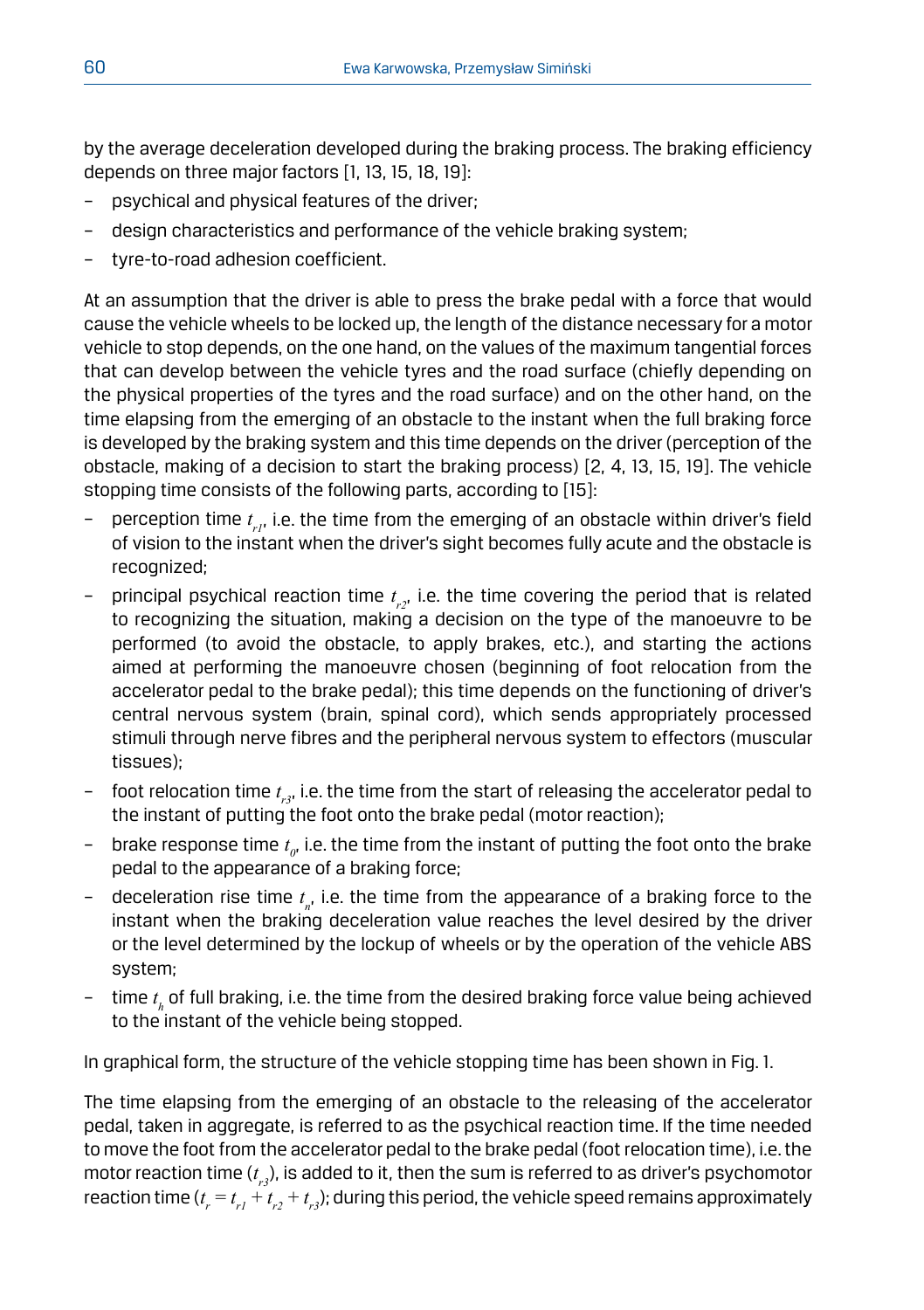

equal to the one with which the vehicle moved when the driver made a decision to apply brakes. The braking process as such actually begins after the end of this period.

For the purposes of the simulation and experimental tests carried out by a team headed by Prof. Stańczyk, a concept of "risk time"<sup>3</sup> was adopted. The risk time was defined as the time available to the driver between noticing and possible hitting an obstacle. It is utilized by the driver for carrying out manoeuvres aimed at avoiding a collision or, at least, reducing the collision effects. The risk time, utilized by the driver for defensive actions, was calculated as the ratio of the distance between the vehicle and the obstacle to the vehicle speed at the instant when the accident hazard emerged [8].

Experimental determination of the time intervals mentioned above is considered difficult because they depend on multitude of factors and the psychomotor reaction time of individual drivers may vary within a wide range, which is illustrated by the data given in Table 1.

The information about the safety level ensured by critical vehicle component systems often happens to be incomplete. As an example, the psychomotor reaction time is not taken

<sup>&</sup>lt;sup>3</sup> Subsequently, this notion was termed TTC ("time-to-collision"). Translator's note.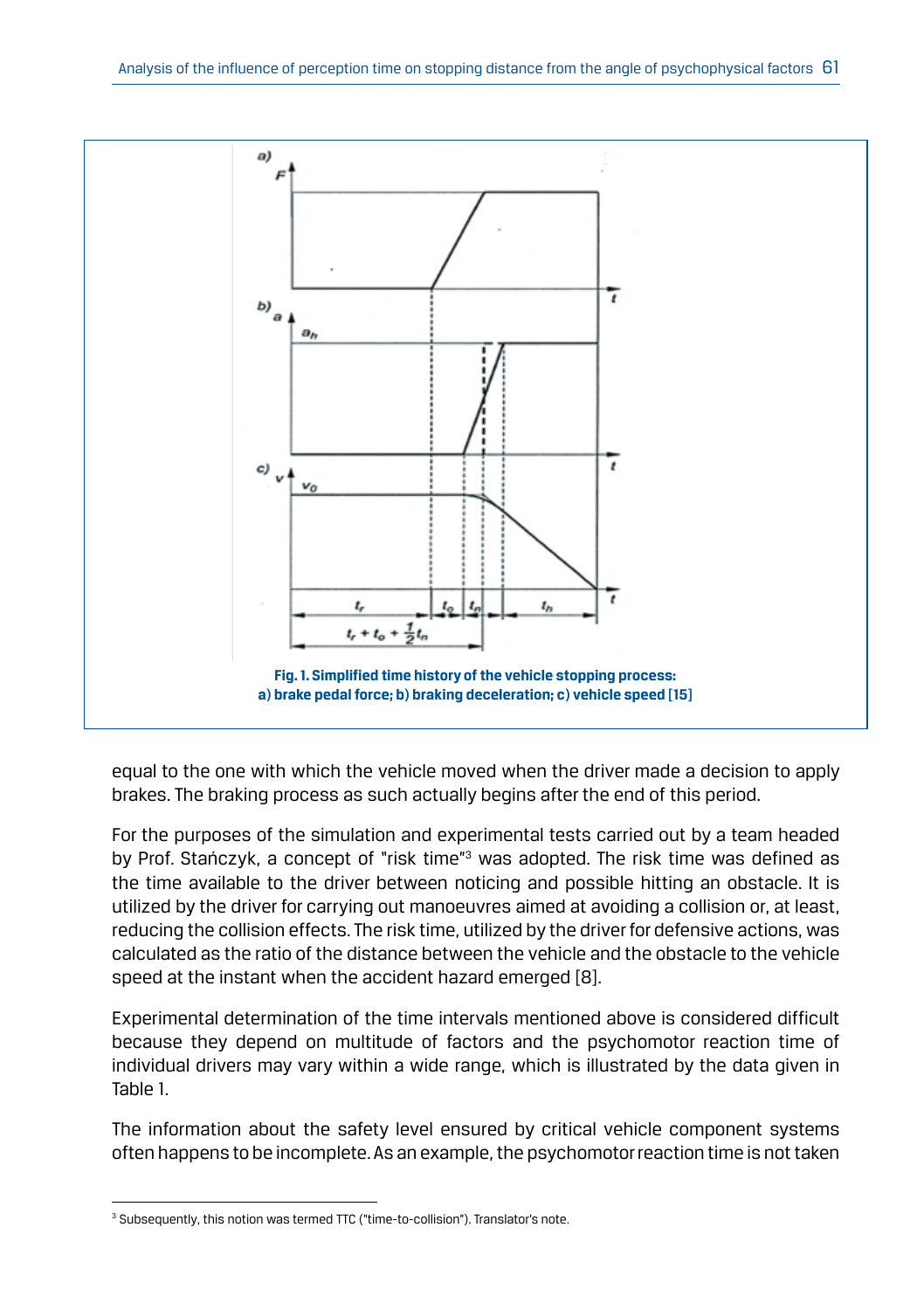|                                                      |                                | Driver's psychomotor reaction time t                           | Time related to the                    |                                              |                                                          |
|------------------------------------------------------|--------------------------------|----------------------------------------------------------------|----------------------------------------|----------------------------------------------|----------------------------------------------------------|
|                                                      | <b>Psychical reaction</b>      |                                                                | <b>Motor</b><br>reaction               | functioning of the braking<br>system         |                                                          |
|                                                      | Perception<br>time $t_{r}$ [s] | <b>Principal</b><br>psychical<br>reaction time<br>$t_{r2}$ [s] | Foot<br>relocation<br>time $t_{n}$ [s] | <b>Brake</b><br>response<br>time $t_{a}$ [s] | <b>Braking</b><br>deceleration<br>rise time $t_n$<br>[s] |
| Average value                                        | 0.48                           | 0.45                                                           | 0.19                                   | 0.05                                         | 0.17                                                     |
| Lower limit of<br>the confidence<br>interval $(2 %)$ | 0.32                           | 0.22                                                           | 0.15                                   | 0.03                                         | 0.14                                                     |
| Upper limit of<br>the confidence<br>interval $(98%)$ | 0.55                           | 0.58                                                           | 0.21                                   | 0.06                                         | 0.18                                                     |

Table 1. Values of the time intervals important for the course of the vehicle stopping process [15]

into account in the analysis of results of braking process examination within experimental tests carried out in compliance with UN ECE Regulation No. 13. In this case, the examination leads to "pure" evaluation of the effectiveness of operation of the braking system.

As regards the analysis of driver's reaction time in pre-accident situations, special attention is deserved by the Polish research works done in the recent years [6, 7, 8]. Based on the research carried out, a correlation was shown to exist between the reaction time values obtained in virtual and real conditions, although the reaction time values recorded during experiments on a testing track were found to be significantly higher. However, attention should be paid to the findings related to comparisons between the reaction time values obtained on the testing track, motor vehicle driving simulator, and simple devices used for psycho-technical tests. The results obtained from tests on simple psycho-technical test devices were found to show no correlation with those obtained from experiments on the testing track or driving simulator. This proves that the reaction time measured on simple psycho-technical test devices cannot be treated as the actual time of driver's reaction in real road traffic situations and should not be used for the reconstruction of road accidents [8].

|                                       | Brake response time [s]              |                                      |                                       |  |  |
|---------------------------------------|--------------------------------------|--------------------------------------|---------------------------------------|--|--|
| Source                                | <b>Hydraulic actuating</b><br>system | <b>Pneumatic actuating</b><br>system | Electro-pneumatic<br>operating system |  |  |
| S. Arczyński                          | 0.3                                  | 0.5                                  |                                       |  |  |
| T. Wrzesiński                         | $0.1 - 0.3$                          |                                      |                                       |  |  |
| A. Reński                             | 0.05                                 |                                      |                                       |  |  |
| K. Studziński                         | $0.02 - 0.05$                        | $0.2 - 0.5$                          |                                       |  |  |
| L. Prochowski.<br>J. Unarski, W. Wach | $0.15 - 0.3$                         | $0.3 - 0.5$                          | $0.15 - 0.35$                         |  |  |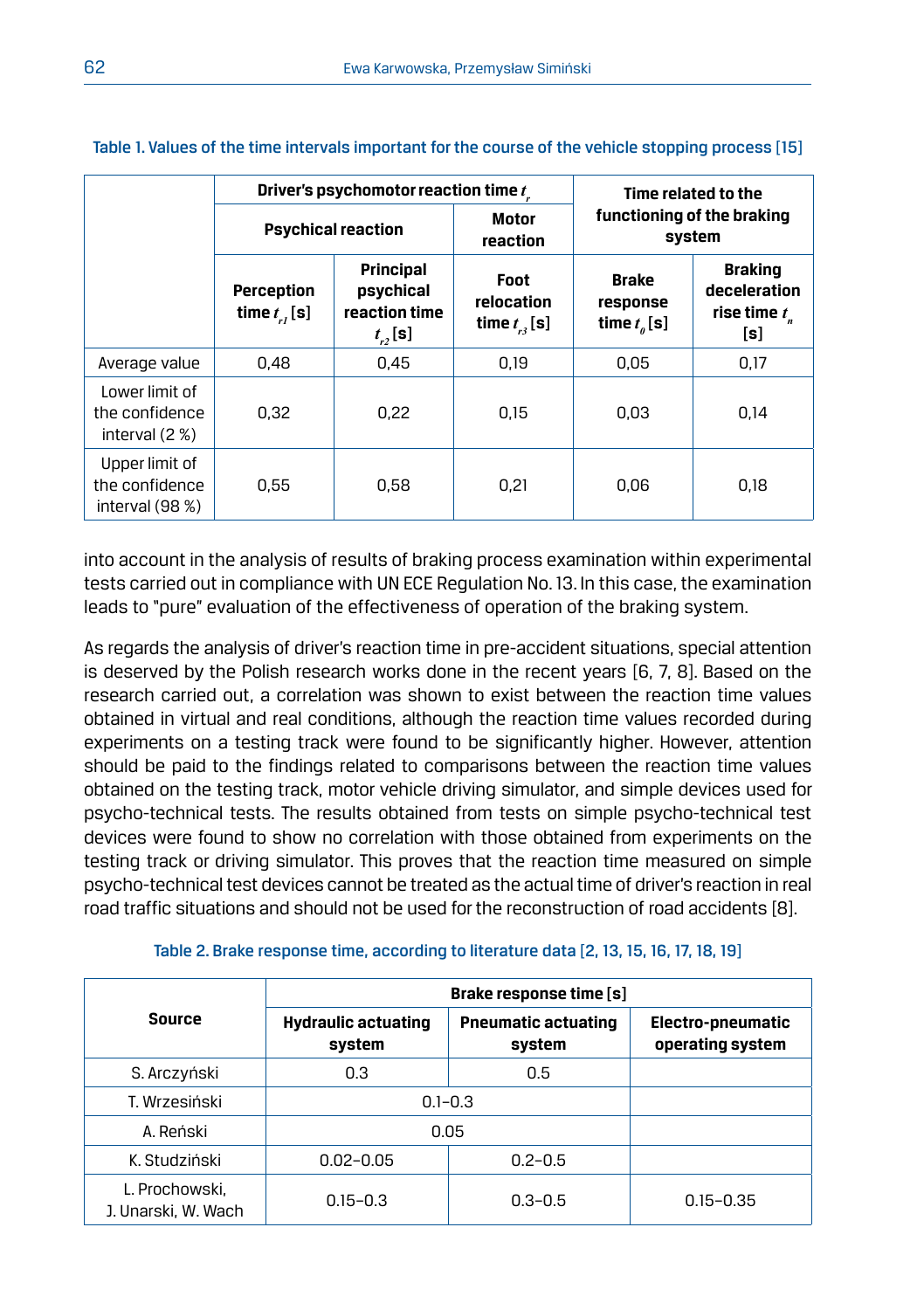As regards the dynamics of operation of the braking system, an analysis of the data available from the reference literature of Polish origin, summarized in Table 2, reveals considerable differences in the data ranges having been specified. Such data adopted for analytical methods may lead to significant discrepancies in the results obtained.

### **2. Psychophysical factors important for the braking process**

From the point of view of road traffic safety, the impact of the factors influencing the driver to such an extent that they induce changes in driver's behaviour must be taken into account. Before the braking process is initiated, the vehicle covers quite a long stretch of the road. A significant role is played in this case by the vehicle driver's reaction time. As mentioned previously, this time includes the perception time  $(t_{_{\!I}}\!)$ , i.e. the time that elapses from the instant when the obstacle can be noticed to the instant when driver's central nervous system begins to respond. The perception time depends on the following:

- obstacle's position in relation to driver's line-of-sight (the obstacle is more difficult to be noticed if it emerges on the outskirts of the field of vision);
- obstacle's movement (a moving obstacle is easier to be noticed than a motionless one);
- obstacle's size and contrast against the background.

In some literature sources, the perception time is considered as integral with the time interval referred to as "reaction time". The reaction time depends on psychophysical characteristics of the driver. It gradually shortens and stabilizes, in result of training and the passage of time, when the driver gains basic experience; only from the end of this period, the length of this time may be said to depend on other factors, such as driver's age, experience, or psychophysical condition, type of the drive (e.g. prolonged monotonous drive causes the reaction time to grow longer), traffic situation and the element of surprise (when the vehicle approaches a crossroads or a pedestrian crossing, the reaction time is shorter than it is in the case of sudden emerging of an obstacle). The driver's reaction time may be considerably affected by difficult driving conditions, time of the day, noise, vibrations, ergonomic problems (e.g. incorrect arrangement of vehicle controls) [10, 12, 15, 18]. All these factors can cause the perception and reaction time to vary in quite a wide range. As an example, the reaction time may vary [18]:

- from 0.35 s to 1.2 s in the daytime and
- from  $0.4$  s to  $1.8$  s in the night.

For a specific single driver, the difference between the reaction time in the daytime and in the night is about 0.2 s; the lower and upper limits apply to about 2 % and about 98 % of the drivers' population, respectively. Moreover, the impact of variability of road situations on the lengthening of driver's reaction time is stronger for elder drivers. The reaction time markedly changes in drivers aged more than 40 (worsening of the eye's adaptation time, lowering of the sensitivity to external stimuli). The biggest changes take place in people 50 to 60 years old. When the driver is more than 75, the reaction time may lengthen even twice. These values additionally increase with growing tiredness or in consequence of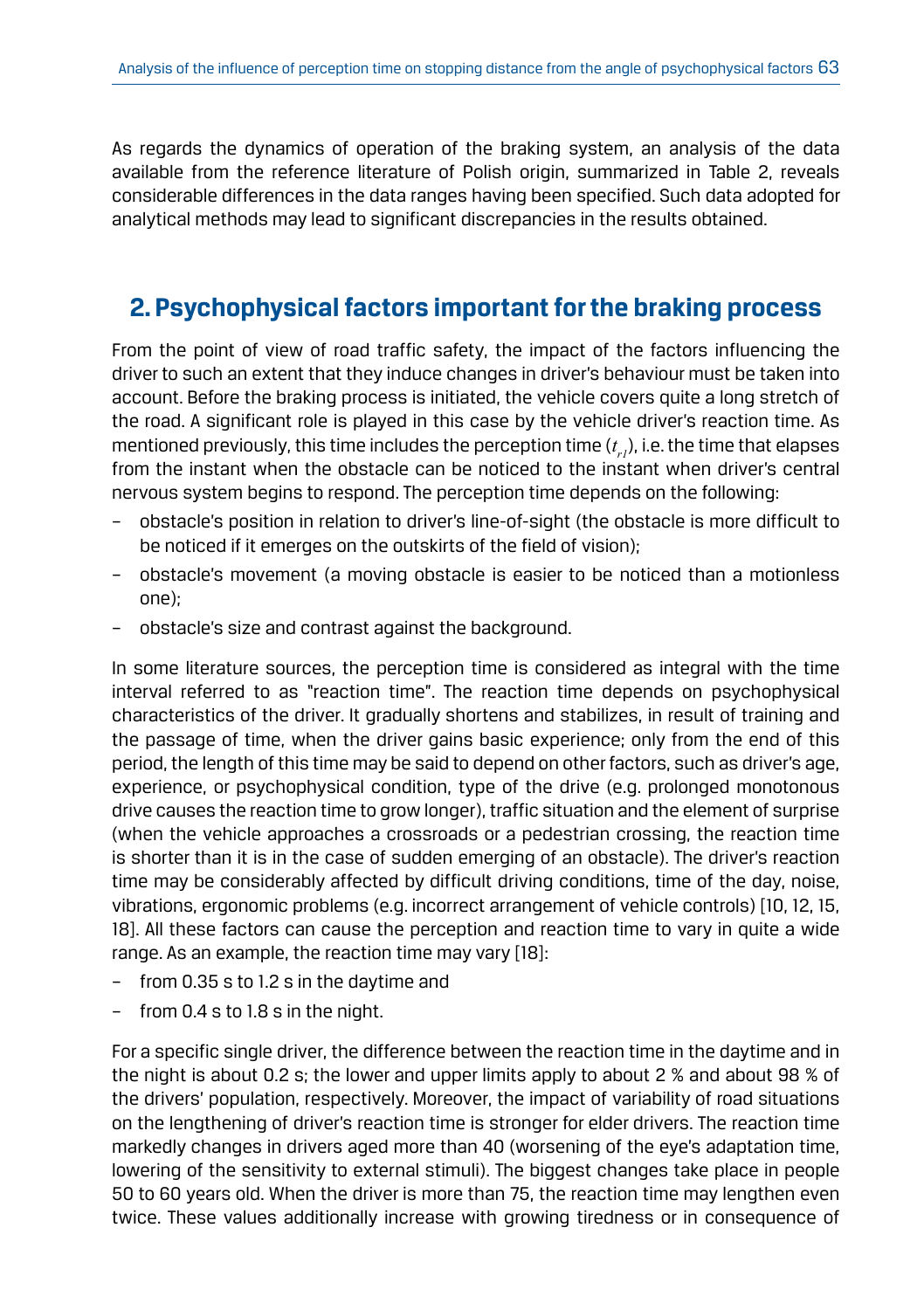alcohol consumption. Depending on physical features (e.g. the driver is tired or well rested), health condition (e.g. headache), complexity of the traffic situation (surprise caused by uniqueness of the situation), road type (town street, suburban road, motorway), daily rhythm, meteorological phenomena (changes in atmospheric pressure and ambient temperature), or the degree of concentration (e.g. prolonged noise in the vehicle cabin may cause the reaction time to be lengthened by more than 10 %), the total perception and reaction time may vary from 1 s even to 5 s. A decrease in vigilance manifests itself in weakening driver's perceptive ability: the driver's ability to notice an obstacle grows worse, which results in a delay in starting the appropriate manoeuvre in a hazardous situation [15, 18].

The time values taken for the calculations of the length of the vehicle stopping distance in the subsequent part of this article are the reaction time values estimated on the grounds of laboratory simulation tests. Most of such tests consist in measurements of the time of driver's reaction to a simple signal (e.g. measurements of the time elapsing from a red light getting on to the brake pedal being depressed), which means that the tests do not adequately represent the real conditions in which the driver is functioning when participating in road traffic. The reaction times thus measured are much shorter than they actually are; therefore, they should not be considered as fully reliable. The actual value of the reaction time cannot be accurately determined because of uniqueness of both a specific traffic situation and driver's condition.

Other factors that have a very important impact on the driver's reaction time include alcohol, narcotics, or psychotropic drugs.

# **3. Psychophysical factors arising from the uniqueness of military issues**

Section 2 presents the factors that affect the driver's reaction time, especially the perception time. As it has been emphasized, these factors exert their impacts with different intensities, depending on individual features of driver's constitution and on his/ her experience. In general, the influence of individual factors is limited by standards and regulations regarding the time of work, exposure to dynamic loads, noise, field of vision from vehicle interior, forces to be applied to vehicle controls, etc. Effective limitations are imposed by the requirement of type approval of individual vehicle systems and components, which results in standardization of critical vehicle parts.

Where the uniqueness of military issues has to be taken into consideration, the impact of psychophysical factors may be more intensive. If tasks of logistic and combat nature are to be performed, special vehicles or vehicles intended for special purposes must be used. The construction of such vehicles stems from the specific nature of the military tasks or works to be done. It is reasonable that military vehicle systems and components are not subject to the requirement of type approval because their construction is rigorously dictated by the functions to be fulfilled. In consequence, the vehicles being built significantly differ from each other in terms of their construction. It can be noticed that the diversification of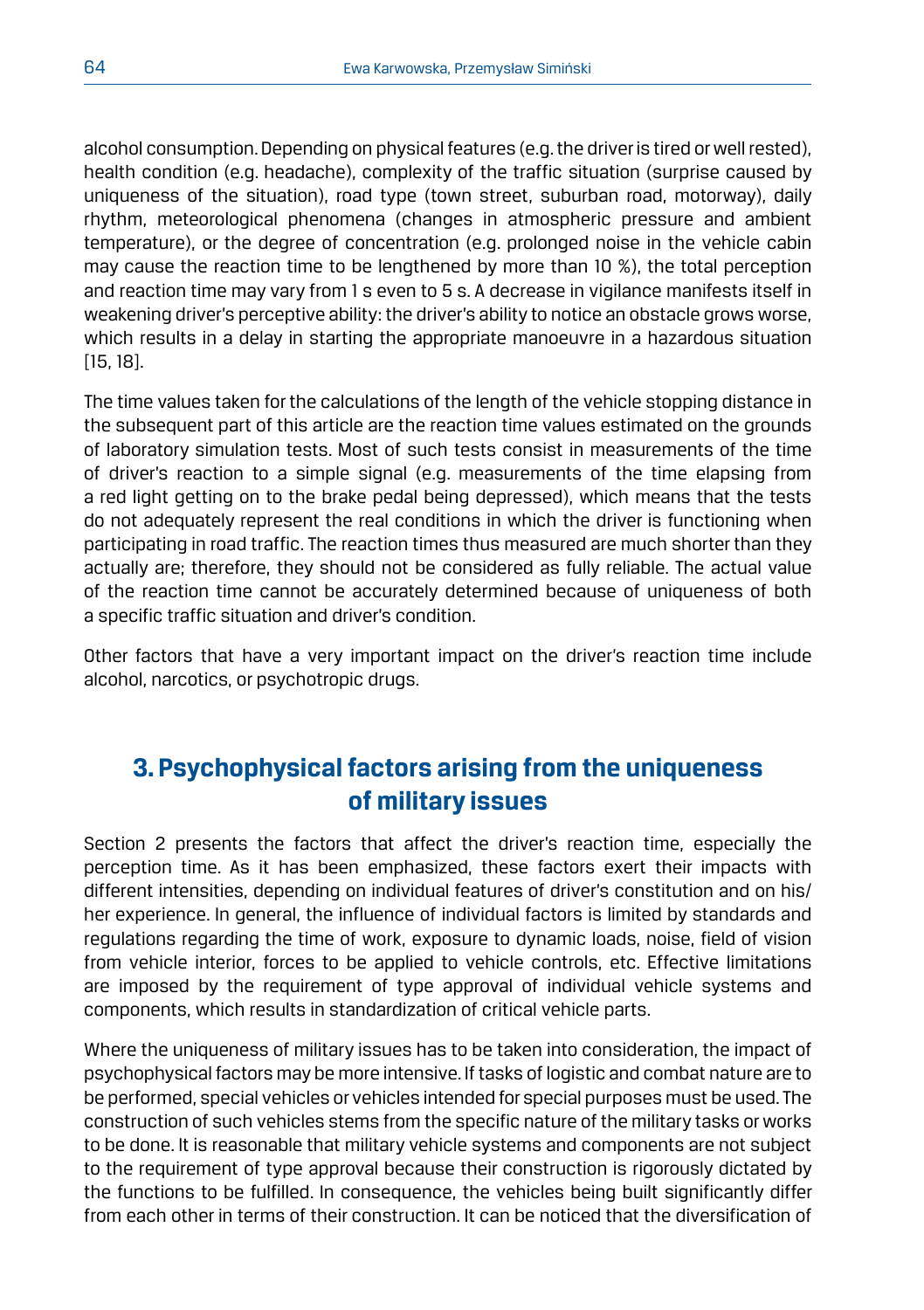the vehicle construction may result in space limitations inside the vehicle, darkening of the driver compartment, high values of the forces to be applied to vehicle controls, significant quantity of vehicle controls and indicators to be used or observed, limited field of vision (affected by the necessity of using optical instruments), raised noise level, excessive or insufficient temperature inside the vehicle interior), or vibrations of vehicle parts.

Apart from the construction of military vehicles, an increased impact of psychophysical factors may be caused by the nature of the tasks being done. The task-induced intensification of the impact of selected factors, depending on the tasks performed, has been presented in Table 3.

| Task type              | <b>Psychophysical factors</b>                                                                                                                                                 | <b>Remarks</b>                                                                                                                                                                                                                 |  |
|------------------------|-------------------------------------------------------------------------------------------------------------------------------------------------------------------------------|--------------------------------------------------------------------------------------------------------------------------------------------------------------------------------------------------------------------------------|--|
| Surveillance           | Eye strain and central nervous<br>system fatique, raised or lowered<br>temperature, high humidity                                                                             | - Interior temperature ranging<br>from 0 $^{\circ}$ C to 55 $^{\circ}$ C<br>- Humidity exceeding 90 %                                                                                                                          |  |
| Patrolling             | Noise, dynamic effects, general<br>tiredness, electromagnetic<br>radiation                                                                                                    | - Noise exceeding 90 dBA<br>- Dynamic effects within the<br>range of nuisance                                                                                                                                                  |  |
| March                  | Noise, dynamic effects, general<br>tiredness                                                                                                                                  | - Noise exceeding 90 dBA<br>- Dynamic effects within the<br>range of nuisance                                                                                                                                                  |  |
| Dynamic off-road drive | Noise, dynamic loads, raised<br>temperature                                                                                                                                   | - Noise exceeding 90 dBA<br>- Dynamic effects within the<br>range of health loss<br>- Temperature exceeding 40 °C                                                                                                              |  |
| Combat mission         | Noise, dynamic loads, raised<br>temperature, unfavourable<br>air composition in the vehicle<br>interior, raised air pressure,<br>electromagnetic radiation, extreme<br>stress | - Noise exceeding 100 dBA<br>- Dynamic effects within the<br>range of health loss<br>- Temperature exceeding 40 $^{\circ}$ C<br>- Gunpowder gases and raised<br>CO <sub>2</sub> concentration inside the<br>driver compartment |  |

#### Table 3. Psychophysical factors arising from the military tasks being performed

# **4. Research on the stopping distance from the instant of driver's reaction**

For the impact of psychophysical factors to be visualized, analytical research was undertaken. The objective of the research work was to determine and analyse the vehicle braking distance from the instant of first driver's reaction to the instant of the vehicle being stopped, with taking into account driver's reaction time, brake response time, braking deceleration rise time, and braking deceleration value, based on literature data [4, 5, 13, 15, 18, 19], with the following parameters being introduced as variables:

– driver's perception time (*t r1*);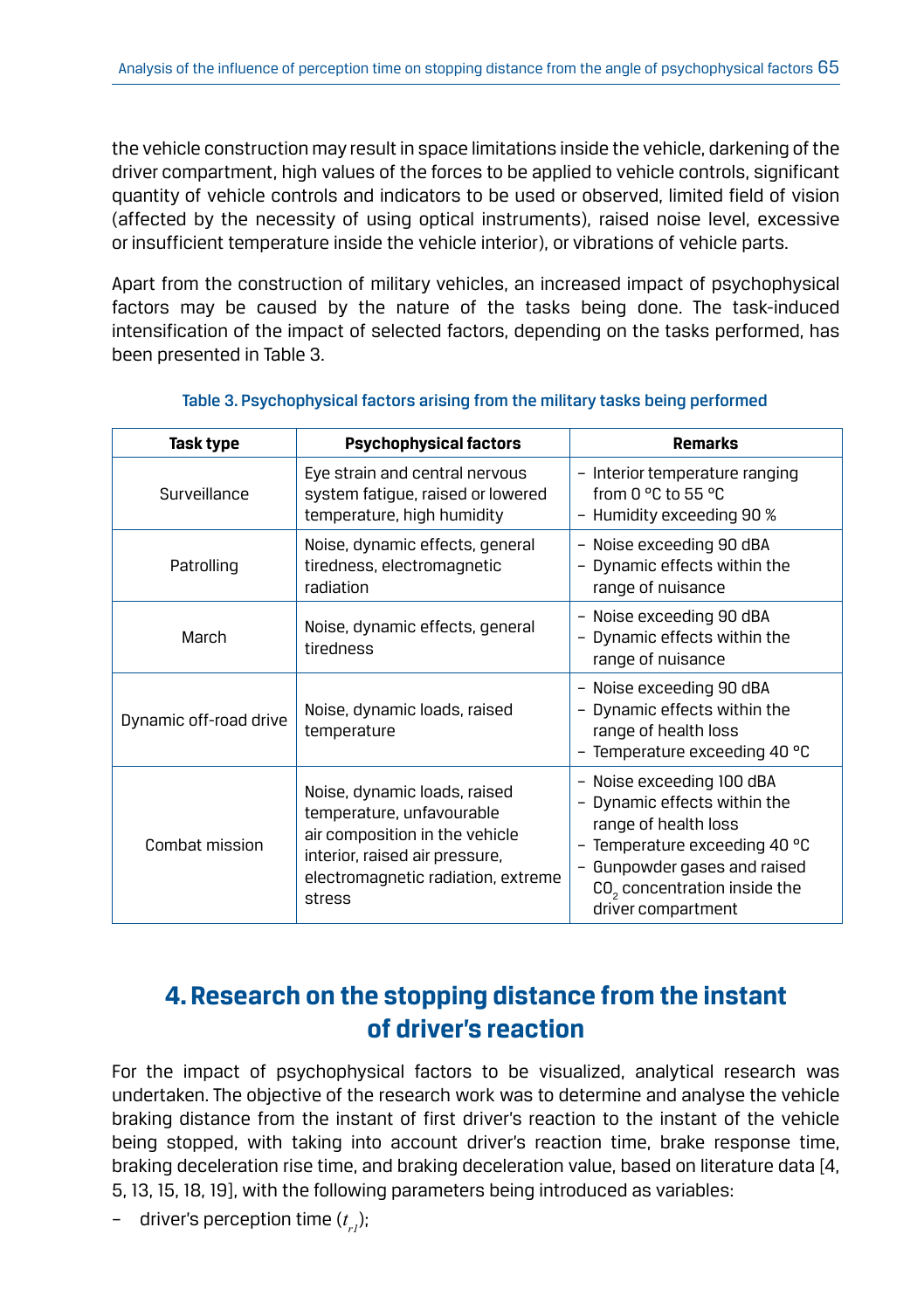- $\;$  vehicle speed at the instant when the driver made a decision to apply brakes  $(v_{\scriptscriptstyle{\theta}})$ ;
- tyre-to-road adhesion coefficient (*μ*).

The length of the vehicle stopping distance was calculated with the use of an equation where the total time  $t_{R}$  ( $t_{R}$  =  $t_{r}$  +  $t_{\theta}$ ) of driver's reaction and vehicle response was divided into driver's perception time  $\mathsf{t}_{_{rI}}$ , driver's psychical reaction time  $\mathsf{t}_{_{r2'}}$ , foot relocation time  $\mathsf{t}_{_{r3}}$ (time of moving the foot from the accelerator pedal to the brake pedal), and brake response time  $t_{\scriptscriptstyle\theta}$ . Thus, the said equation will take the form as follows:

$$
S_z = v_0(t_0 + t_{r1} + t_{r2} + t_{r3} + \frac{t_n}{2}) + \frac{v_0^2}{2a_h}
$$

where:  $S_z$  – length of the vehicle stopping distance;  $t_{r1}$  – perception time;  $t_{r2}$  – principal psychical reaction time;  $t_{r3}$  – foot relocation time;  $t_{\scriptscriptstyle n}$  – braking deceleration rise time;  $t_{\scriptscriptstyle 0}$  – brake response time;  $v_{\scriptscriptstyle 0}$  – initial vehicle speed;  $a_{\scriptscriptstyle h}$  – braking deceleration.

The stopping distance  $S_{\!_Z}$  is the sum of reaction distance  $S_{\!_R}$  and braking distance  $S_{\!_H}$ . The reaction distance  $S<sub>p</sub>$  is the distance travelled by the vehicle from the instant when the obstacle was noticed to the instant when the vehicle brakes were applied; the braking distance  $S<sub>u</sub>$  is the distance travelled by the vehicle from the instant when the vehicle brakes were applied to the instant when the vehicle stopped.

The length of the stopping distance was examined for selected vehicle drive speed values within a range from 50 km/h to 130 km/h in 10 km/h intervals. For the purposes of the analysis, the perception time was assumed as varying from 0.32 s to 0.82 s in 0.05 s intervals. For the other times, the average values (Table 4) were assumed for the calculations. It should be stressed here that for pneumatic braking systems, the brake response time is about 0.6 s and it is almost twice as long as that of hydraulic braking systems. For the calculations, the value of this time was assumed as  $t_{\textit{o}}$  = 0.05 s. The  $\sigma$  calculation trials were carried out for dry asphalt road surface (i.e. with assuming  $\mu$  = 0.6 and  $a_{_{h}}$  = 6 m/s<sup>2</sup>). The analysis also includes a comparison of the stopping distance values calculated for different road surface types at statistical average values of the driver's reaction time and brake response time and for different values of vehicle drive speed.

|               | $t_{r1}$               | $\mathbf{r}_{r2}$                                     | $l_{r3}$                         | $I_{\theta}$                         |                                                 |
|---------------|------------------------|-------------------------------------------------------|----------------------------------|--------------------------------------|-------------------------------------------------|
|               | Perception<br>time [s] | <b>Principal</b><br>psychical<br>reaction time<br>[s] | Foot<br>relocation<br>time $[s]$ | <b>Brake</b><br>response<br>time [s] | <b>Braking</b><br>deceleration<br>rise time [s] |
| Lower limit   | 0.32                   |                                                       |                                  |                                      |                                                 |
| Upper limit   | 0.82                   |                                                       |                                  |                                      |                                                 |
| Average value | 0.42                   | 0.45                                                  | 0.19                             | 0.045                                | 0.17                                            |

#### Table 4. Time values adopted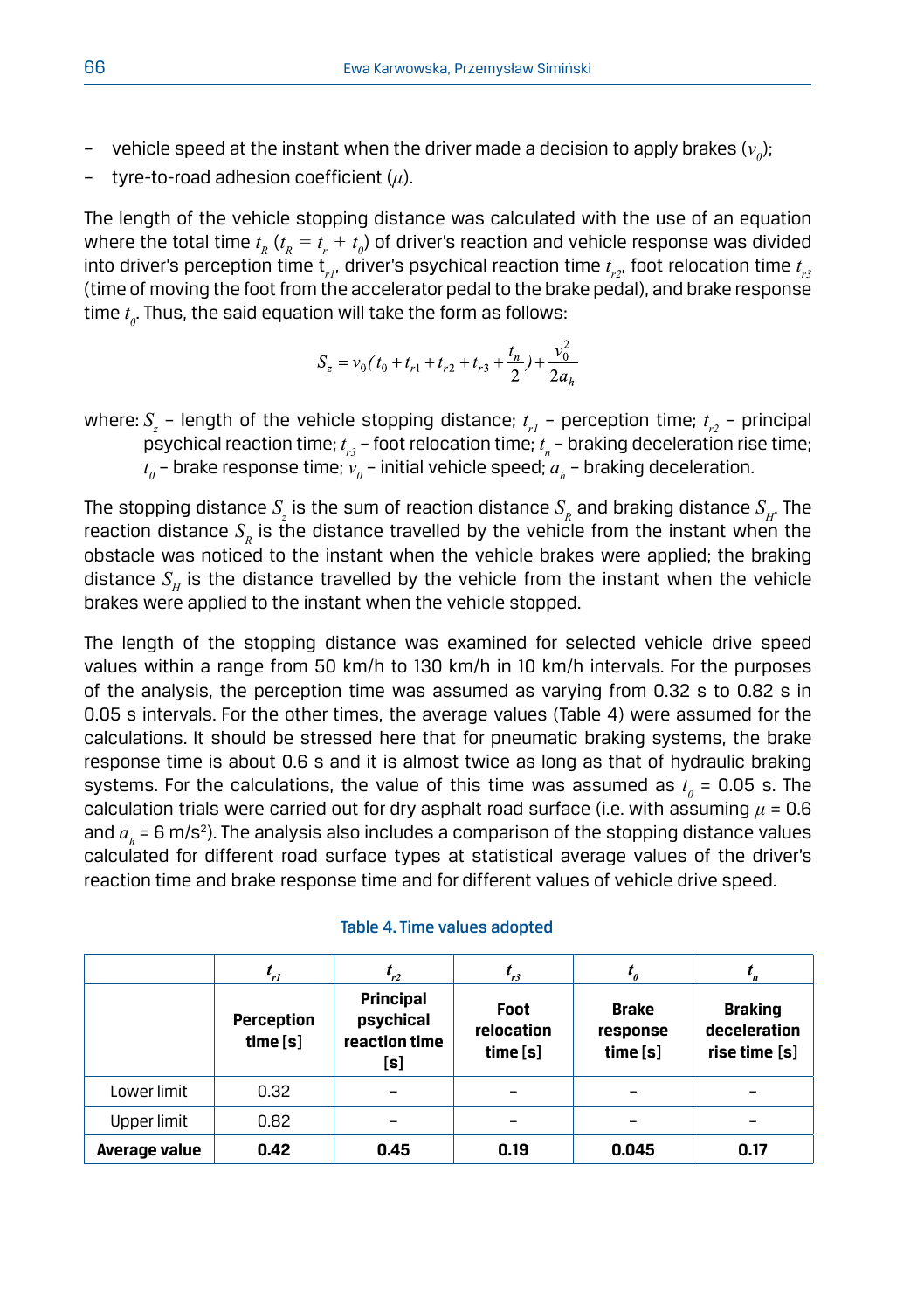# **5. Calculation results and discussion**

The results of calculations of the influence of driver's perception time  $t_{_{\it Pl}}$  on the length of the vehicle stopping distance, depending on the vehicle drive speed  $v_{\scriptscriptstyle{\theta}}$  at the instant when the obstacle was noticed and on the braking deceleration  $a_{_{h^\prime}}$  have been illustrated in Fig. 2.



The graph shows the lengths of vehicle stopping distance  $S_z$  for different values of the vehicle speed  $v_{\scriptscriptstyle{\theta}}$  and for three different perception time values that are statistically possible, i.e. the minimum, average, and maximum of those subjected to the analysis (i.e. 0.32 s, 0.48 s, and 0.82 s, respectively). The higher the speed  $v_{\scriptscriptstyle{\theta}}$  and the longer the time  $t_{rl}$ , the longer the vehicle stopping distance  $S_{z}$ , with this being applicable to the distance travelled both during the driver's psychophysical reaction time and brake response time and during the time of actual vehicle braking. The calculations of the braking distance  $S_H$  for the vehicle speed of 100 km/h confirm the literature data, i.e. for a motor truck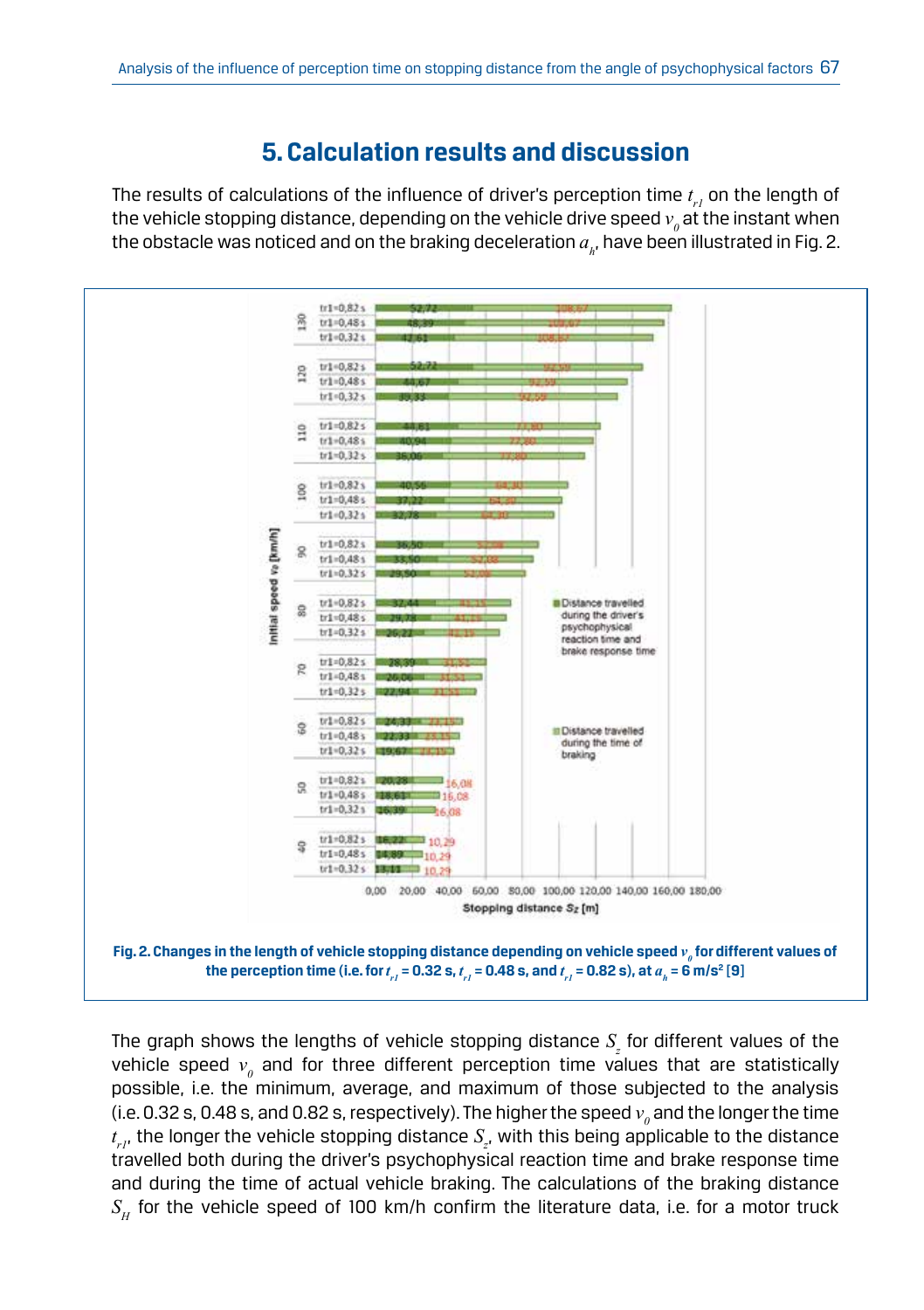with a pneumatic braking system and drum brakes, the braking distance length  $S_{\mu}$  is about 65 m.

Fig. 3 shows the influence of changes in the perception time (from 0.32 s to 0.82 s, in 0.05 s intervals) on the length of the stopping distance, for a single value of the initial vehicle speed (of  $v_{\scriptscriptstyle{\theta}}$  = 40 km/h in this example).



It can be noticed that for the braking deceleration and initial vehicle speed being constant, the length of the stopping distance increases with rising driver's reaction time, while the length of the distance travelled during actual operation of brakes to the instant of the vehicle being stopped remains constant (in this case,  $S_H^+$  = 10.29 m for  $v_{\theta}^+$  = 40 km/h and  $a_{\scriptscriptstyle h}$  = 6 m/s<sup>2</sup>). Noteworthy is the significant impact of the increase in the psychophysical reaction time on the growth in the stopping distance, while the distance travelled during the time of actual braking remains unchanged regardless of changes in time *t r* . The significant impact of driver's reaction time on the length of the stopping distance has been confirmed by research works [4, 5, 12], which have shown that the length of the stopping distance is most susceptible to changes in the driver's reaction time.

At a vehicle speed of 40 km/h, an increase in the perception time by 0.5 s results in a growth in the stopping distance length by 5.58 m, i.e. by 30 % of the distance travelled during the reaction time  $(S_n)$ . At speeds of 60 km/h and 100 km/h, this growth is 8.33 m and 13.89 m, respectively, i.e. again 30 % of the distance travelled during the reaction time  $(S<sub>p</sub>)$  in each case (see Figs. 4 and 5). At each initial vehicle speed value under analysis, the difference between the stopping distance length determined for  $t_{rl}$  = 0.82 s and that for  $t_{rl}$  = 0.32 s, for both the maximum and minimum driver's reaction time, increases with rising initial vehicle speed. In percentage terms, however, the growths in the distance travelled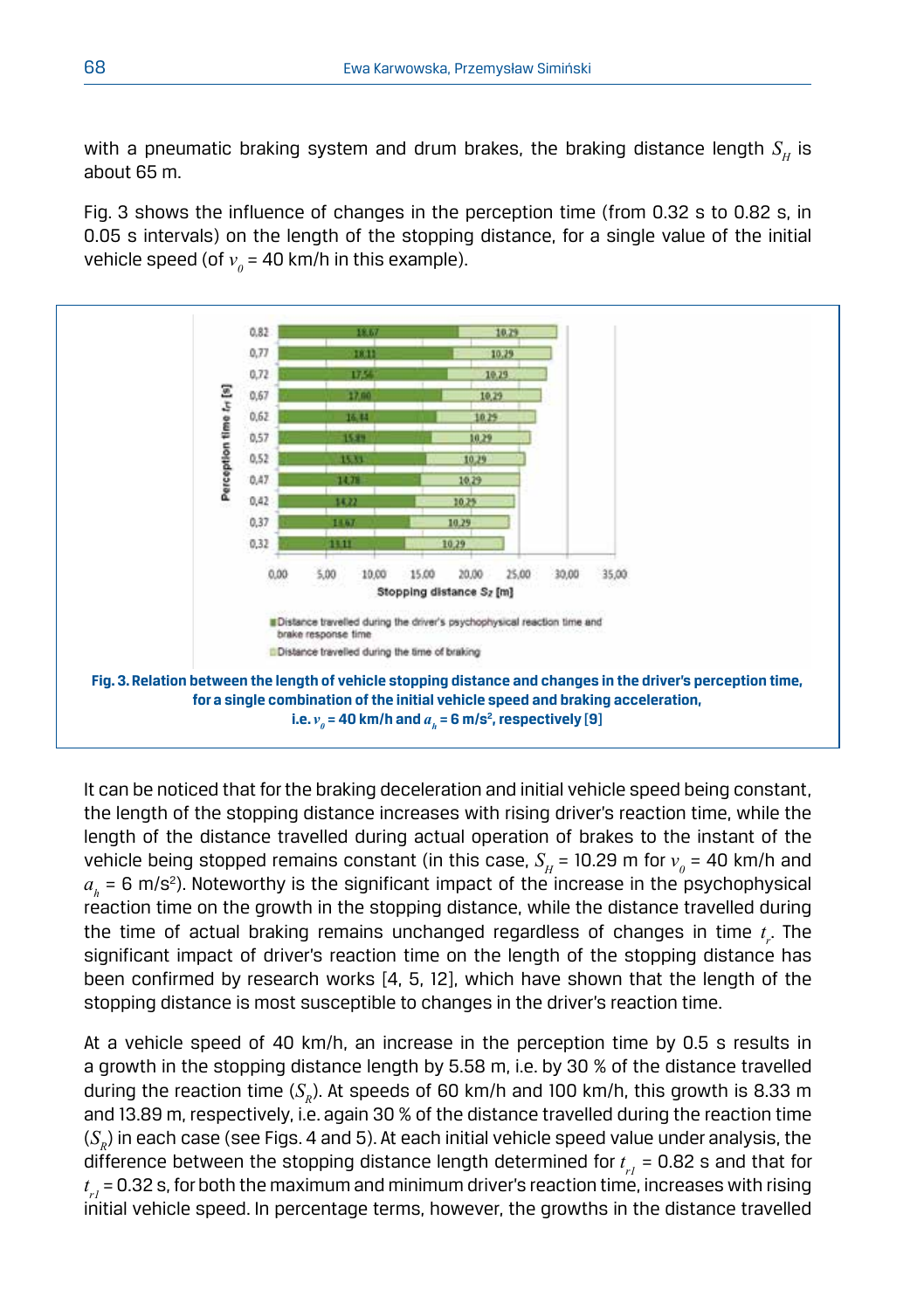during the reaction time  $(S_n)$  remain at a constant level of about 30 % (at a perception time of  $t_{_{rI}}$  = 0.48 s, on average, and a constant braking deceleration of  $a_{_h}$  = 6 m/s<sup>2</sup>). A conclusion may be drawn, therefore, that any difference in the driver's reaction time will result in a growth in the distance travelled during the reaction time by a specific percentage figure regardless of the initial vehicle speed.

Fig. 4 shows the relation between vehicle stopping distance  $S_{\scriptscriptstyle \cal Z}$  and initial vehicle speed  $v_{_\theta}$ at a constant average driver's perception time ( $t_{_{rl}}$  = 0.48 s) and a constant deceleration ( $a_{_{h}}$  = 6 m/s<sup>2</sup>). For higher values of the initial speed  $v_{_{0'}}$  in spite of constant driver's reaction time and constant value of the braking deceleration, the length of the vehicle stopping distance rises as well, due to a growth in both the length of the distance travelled during the time of psychophysical reaction of the driver and the length of the braking distance proper. However, the increment in the length of the distance  $S<sub>p</sub>$  travelled during the driver's reaction time and vehicle response time associated with the growth in the initial vehicle speed remains constant, i.e. 3.69 m in this case.

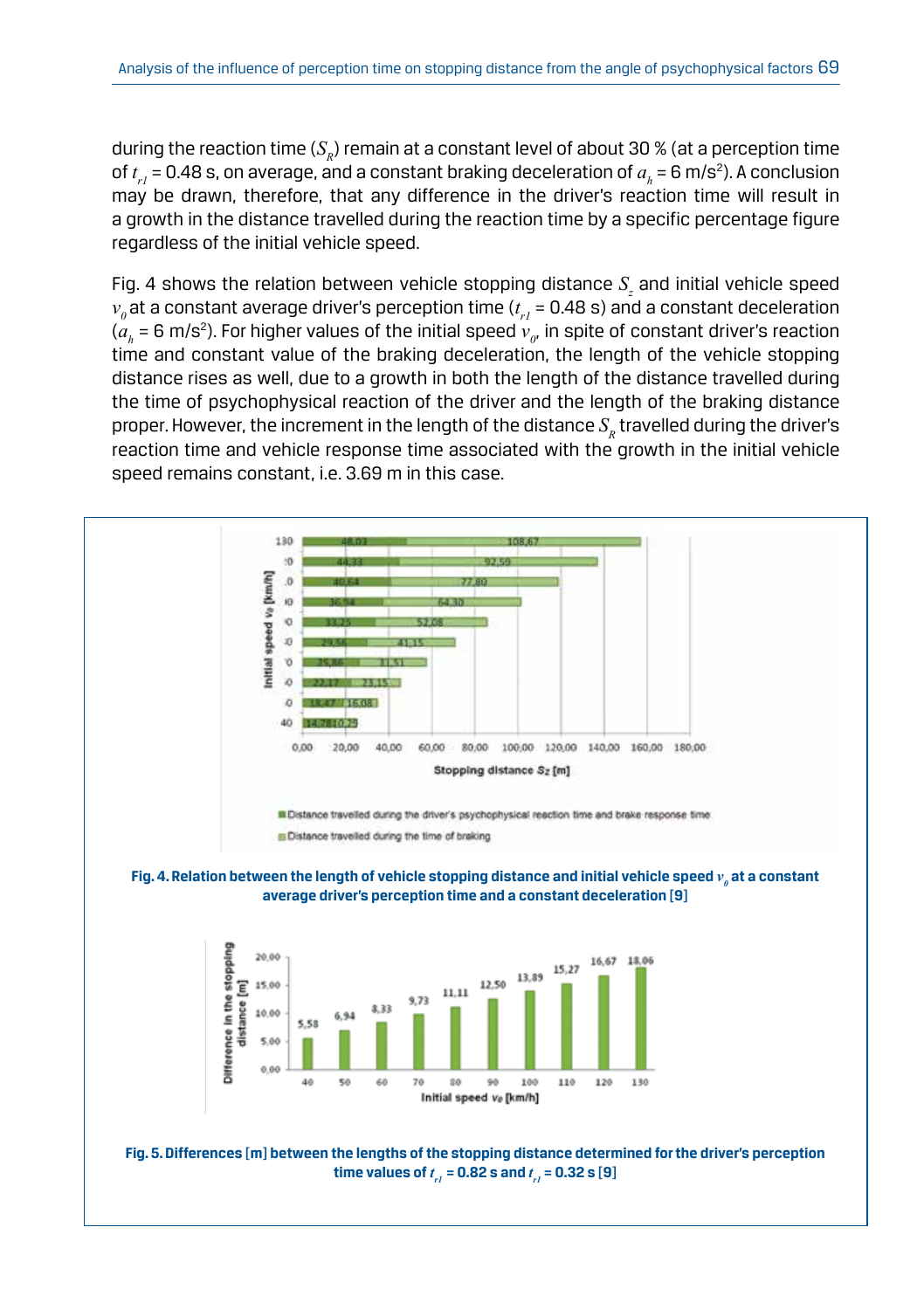

Fig. 6 shows the relation between the length of the stopping distance  $S_z$  and the initial vehicle speed  $v_{\scriptscriptstyle{\theta}}$  and braking deceleration  $a_{\scriptscriptstyle h}$  (on different road surface types).

Unfavourable road conditions combined with lower coefficient of adhesion and excessive vehicle speed lead to significant lengthening of the total stopping distance  $S_{\varepsilon}$ . At a speed of 40 km/h, the length of the stopping distance on the icy road (97.4 m) exceeds that on the dry asphalt road surface (23.6 m) by about 73 m. For  $v_{\scriptscriptstyle{\theta}}$  = 130 km/h ( $S_z$  = 926.4 m on the icy road and  $S_z$  = 147.5 m on the dry asphalt road surface), this difference is 778.9 m. It should be stressed, moreover, that the value of the coefficient of adhesion depends on vehicle speed.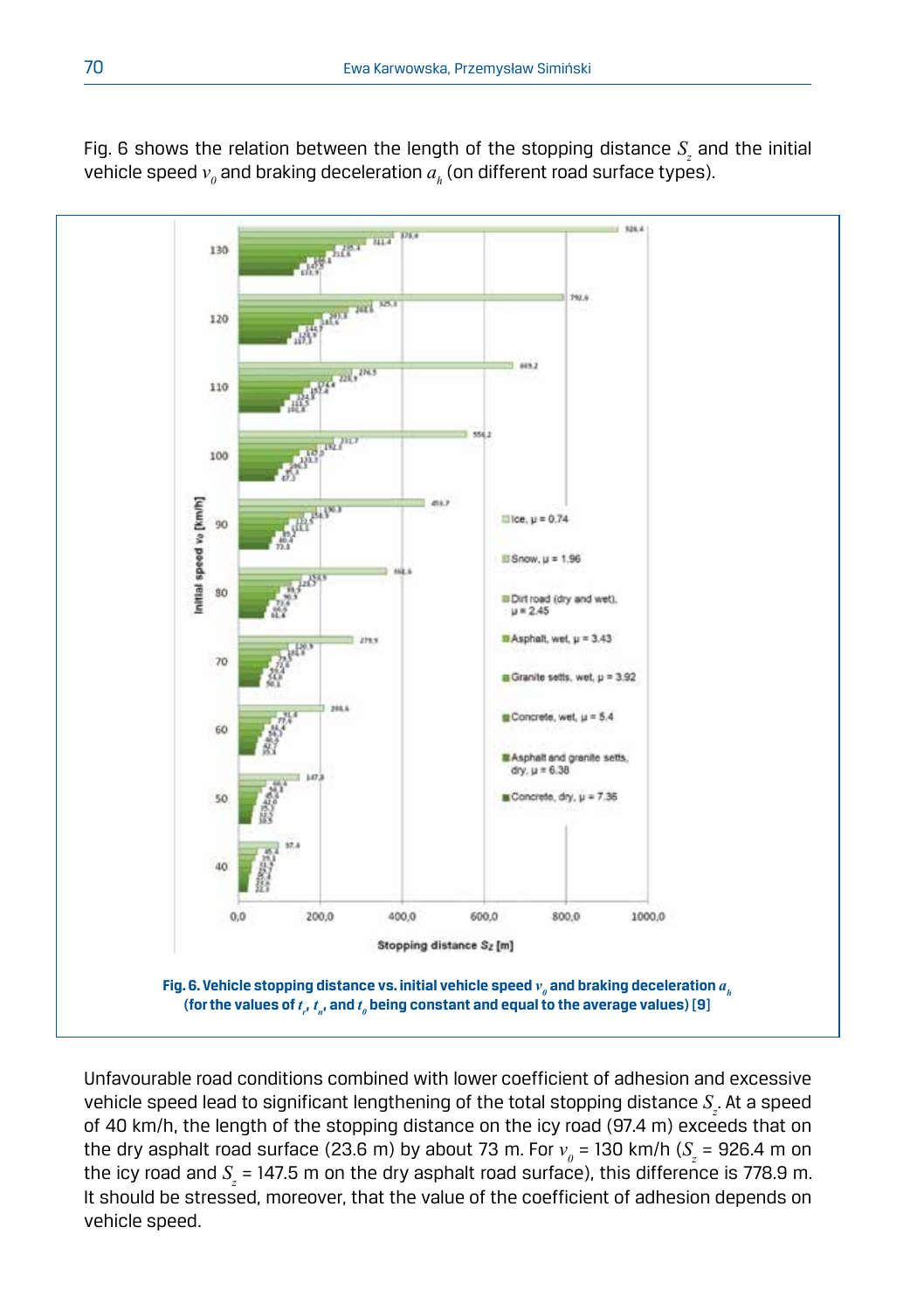Fig. 7 illustrates the percentage lengthening of the stopping distance in result of a growth in the perception time from 0.32 s to 0.82 s.



If the perception time rises from 0.32 s to 0.82 s then the stopping distance from an initial vehicle speed of 40 km/h becomes longer by 5.6 m, i.e. by almost 35 % of the total stopping distance (*Sz, 0.32 s* = 13.84 m and *Sz, 0.82 s* = 19.4 m). At a speed of 130 km/h, the same growth in the perception time lengthens the stopping distance by about 18 m (almost 13% of the total stopping distance  $(S_{z, 0.32 s} = 120 \text{ m}$  and  $S_{z, 0.82 s} = 138.3 \text{ m}$ ). With increasing initial speed, the percentage lengthening of the stopping distance resulting from the growth in the perception time decreases, which has been illustrated in Fig. 7; in absolute terms, however, the stopping distance increases with growing initial vehicle speed, proportionally to the square of the speed.

Fig. 8 shows the length of the stopping distance from a selected speed (40 km/h in this case), depending on the reaction time and braking deceleration (total driver's reaction and vehicle response time  $t_R$  = 1.0 s and  $t_R$  = 1.2 s, braking deceleration  $a_h$  = 3 m/s<sup>2</sup> and  $a_{_{h}}$  = 6 m/s<sup>2</sup>). The stopping distance is shown in the graph as the point of intersection of the vehicle speed curve with the axis of abscissae. I can be clearly seen that a growth in the reaction time by 0.2 s, with the initial vehicle speed being unchanged, will result in the fact that the vehicle will travel an additional distance of 2.2 m before the braking system begins to operate and the total stopping distance will be lengthened by the same distance. On the other hand, a change in the road surface type and in the tyre-to-road adhesion coefficient will not cause any lengthening of the distance travelled during the time of driver's reaction and brake response, but the actual braking distance  $S<sub>µ</sub>$  will change (i.e. it will be longer by 10.3 m if the time value of  $t_R = 1.0$  s remains unchanged).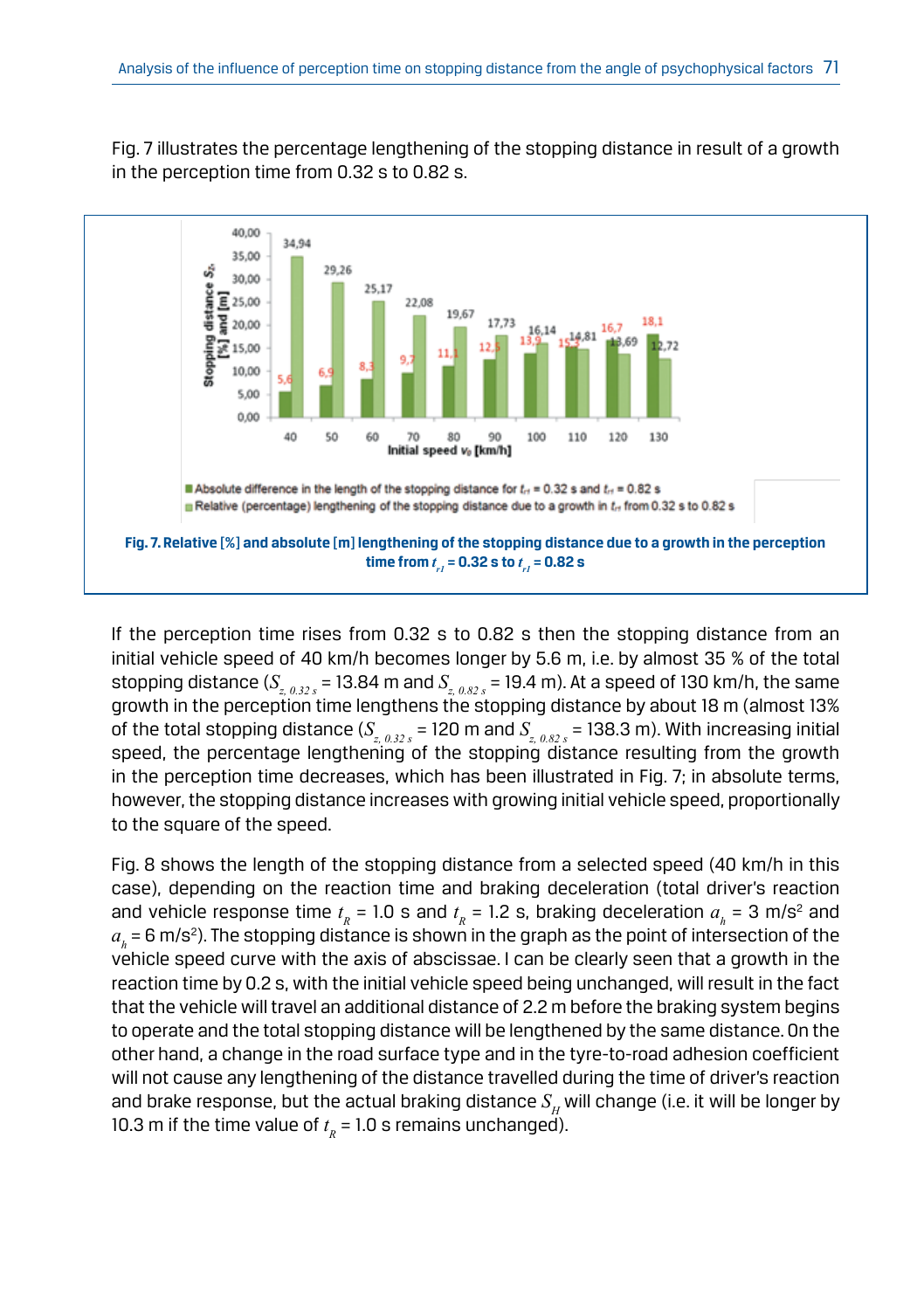

The calculation results indicate how strong impact is exerted by a change in driver's reaction time (or any of its components), initial vehicle speed before braking, or change in the road surface on the total vehicle stopping distance at emergency braking. The calculations represent idealized conditions (the braking process hardly ever is exclusively rectilinear) and they were carried out with assuming averaged values of the driver's reaction and brake response time. The considerable impact of psychophysical driver's condition, type and condition of the vehicle braking system and the vehicle as a whole, and environmental conditions on these parameters should be remembered. The statistical average reaction time of a well-rested and healthy driver is more than twice as long as the brake response time. Alcohol and narcotics, tiredness, sleep deficiency, nervousness, prolonged noise, telephone conversation, and advanced age have a significant impact on the lengthening of individual components of driver's reaction time and, in consequence, on the lengthening of the stopping distance. The stopping distance may become particularly long in the case of cumulation of unfavourable changes in the variables that can affect the stopping distance length.

### **6. Recapitulation**

When analysing the length of the vehicle stopping distance from the instant of first driver's reaction, we may state that the braking process is significantly affected by driverdependent parameters, vehicle type and its technical condition, type and condition of the surface on which the vehicle is driven, and vehicle speed.

The initial vehicle speed  $v_{\scriptscriptstyle{\theta}}$  has a substantial impact on the lengthening of the braking distance. At similar braking deceleration values, the stopping distance length rises with the vehicle driving speed. At similar values of the initial vehicle speed, changes in the road surface type and the tyre-to-road adhesion coefficient do not affect the length of the distance travelled during the driver's reaction time; only the length of the actual braking distance  $S_H$  is subject to changes. The braking system type affects the braking distance: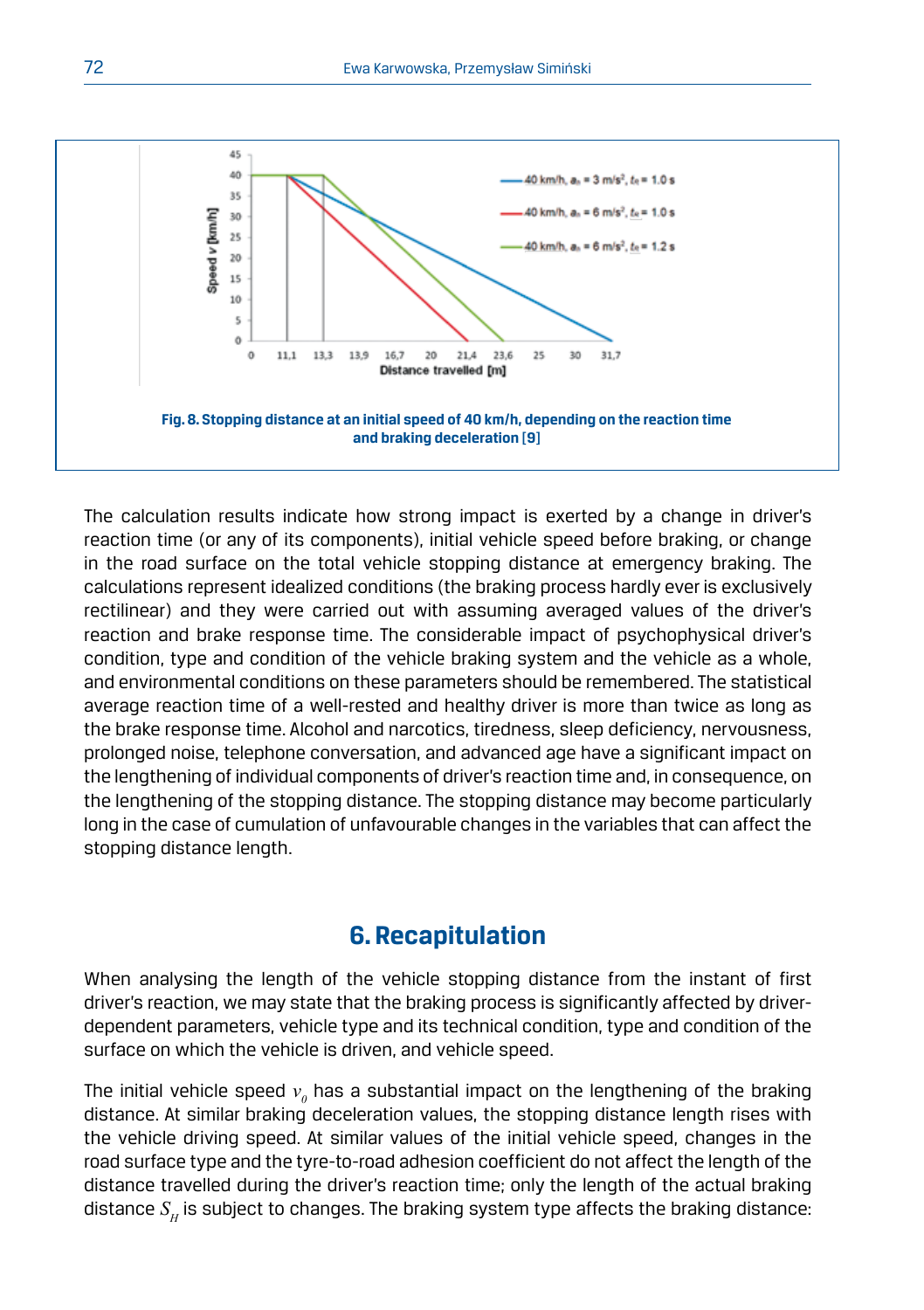the time of response of a pneumatic braking system is about 0.6 s and is almost twice as long as that of a hydraulic braking system, in result of which vehicles with hydraulic brakes offer shorter stopping distance lengths than vehicles with compressed-air brakes do; the stopping distance lengths of vehicles with EBS (electronic braking systems) are even shorter. While the braking system response time and the braking deceleration rise time for braking systems in good working order fall within specific limits, the driver's psychophysical reaction time is hardly predictable.

In the case of driving military vehicles, the psychophysical factors and the driver's reaction time have a significant impact on the stopping distance length. This impact is dramatically higher than it is in the case of other vehicles because of much wider range and levels of the factors that affect the psychophysical condition of the driver. For this reason, elimination of the impact of psychophysical factors by specialized training is a matter of great importance for the safety of vehicle crews. The exploration of the impact of individual factors on the driver's reaction time in combat hazard situations, carried out by experimental tests, should be a task of top priority.

### **References**

- [1] Afanasjew, L. L.; Djakow, A. B.; Ilarionow, W. A.: *Czynne bezpieczeństwo samochodu* (*Active safety of the motor vehicle*). Wydawnictwa Komunikacji i Łączności, Warszawa 1986.
- [2] Arczyński, S.: *Mechanika ruchu samochodu* (*Mechanics of motion of the motor vehicle*). Wydawnictwo Naukowo-Techniczne, Warszawa 1994.
- [3] Biedrzycki, L.; Opasewicz, W.: *Powietrzne układy hamulcowe. Budowa i diagnostyka* (*Compressed-air braking systems. Construction and diagnostics*). Warszawa 2003.
- [4] Czech, P.; Łazarz, B.; Madej, H.: *Wpływ ciśnienia w ogumieniu i obciążenia pojazdu na opóźnienie i drogę hamowania samochodu osobowego bez ABS* (*The influence of the pressure in tyres and the load of the car on the delay and the braking distance of a motor-car without ABS system*). Zeszyty Naukowe Politechniki Śląskiej – Transport, No. 1834 (69/2010), pp. 21–28.
- [5] Grzelec, R.; Lozia, Z.: *Wpływ usytuowania ładunku w samochodzie ciężarowym na skuteczność działania hamulców w ruchu prostoliniowym* (*Influence of the arrangement of load carried in a motor truck on the braking efficiency in rectilinear motion*). Zeszyty Instytutu Pojazdów, 1(40)2001, pp. 6–19.
- [6] Guzek, M.; Jurecki, R.; Karendał, M.; Lozia, Z.; Zdanowicz, P.: *Badania reakcji pieszego wychodzącego z prawej strony, realizowane na symulatorze jazdy samochodem* (*Testing of drivers' reactions to a pedestrian emerging from the right hand side, carried out in driving simulator*). Autobusy: Technika, Eksploatacja, Systemy Transportowe, 6/2010.
- [7] Guzek, M.; Lozia, Z.; Jurecki, R.; Stańczyk, T.; Pieniążek, W.: *Research studies on drivers' reactions in preaccident situations*. Test track and driving simulator environment, Logistyka, 4/2010.
- [8] Jurecki, R.; Stańczyk, T.: *Metody badań a czas reakcji kierowców* (*The test methods and the reaction time of drivers*). Eksploatacja i Niezawodność, 3/2011.
- [9] Karwowska, E.: *Analiza układów hamulcowych samochodów ciężarowych. Obliczenia parametrów hamowania prostoliniowego* (*Analysis of motor truck braking systems. Calculation of parameters of rectilinear braking*). Suwałki 2012 (not published).
- [10] Lozia, Z.; Woliński, P.: *Relacje wartości długości drogi hamowania i drogi zatrzymania dla różnych warunków ruchu samochodu* (*Value relationships of the braking distance and stopping distance length for car motion various conditions*). Autobusy: Technika, Eksploatacja, Systemy Transportowe, 6/2010.
- [11] Łomako, D. M.; Stańczyk, T. L., Grzyb, J.: *Pneumatyczne układy hamulcowe w pojazdach samochodowych*  (*Pneumatic braking systems in motor vehicles*). Wydawnictwo Politechniki Świętokrzyskiej (Publishing House of the Kielce University of Technology), Kielce 2002.